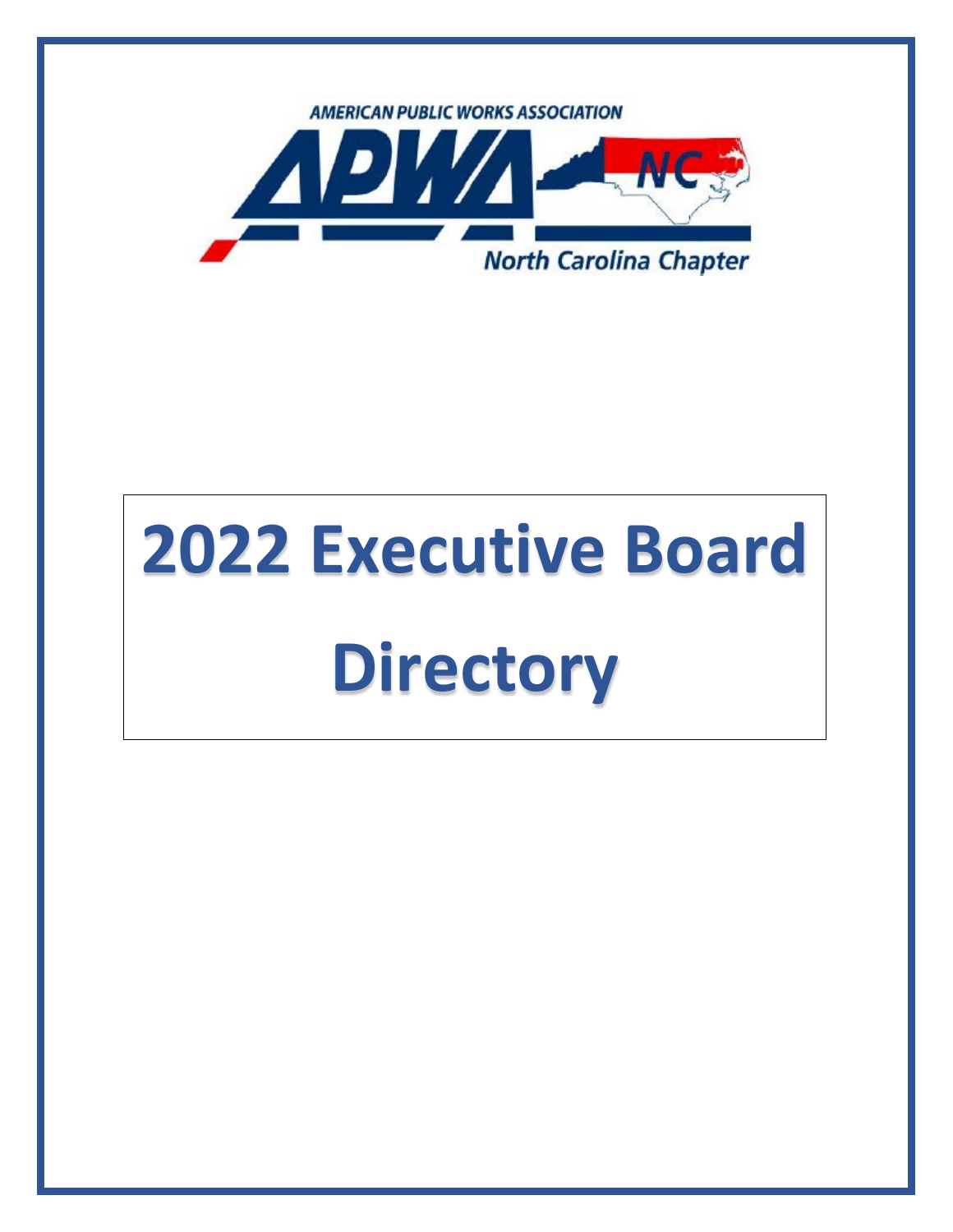### **President**



**President-Elect**



### **Vice President**



### **Chapter Administrator**



### **Becky Bost**

Administrative Assistant LaBella Associates, P.C. 300 S Firestone Street, Suite 200L Gastonia, NC 28052 O: 704-941-2170 C: 704-617-6144 [rbost@labellapc.com](mailto:rbost@labellapc.com)

**Mae Bryant** Construction Manager City of Charlotte 600 E. 4<sup>th</sup> Street Charlotte, NC 28202 O: 704-336-6459 C: 704-622-9823 [Mae.Bryant@charlottenc.gov](mailto:Mae.Bryant@charlottenc.gov)

### **Magda Holloway** C: 919-417-5174 [mag4ncsu@yahoo.com](mailto:mag4ncsu@yahoo.com)

**Amanda Doby** Business Services Coordinator/ITRE NC State University 909 Capability Drive, Suite 8601 Raleigh, NC 27695-8601 O: 919-513-3243 C: 336-266-2357 [amdoby@ncsu.edu](mailto:amdoby@ncsu.edu)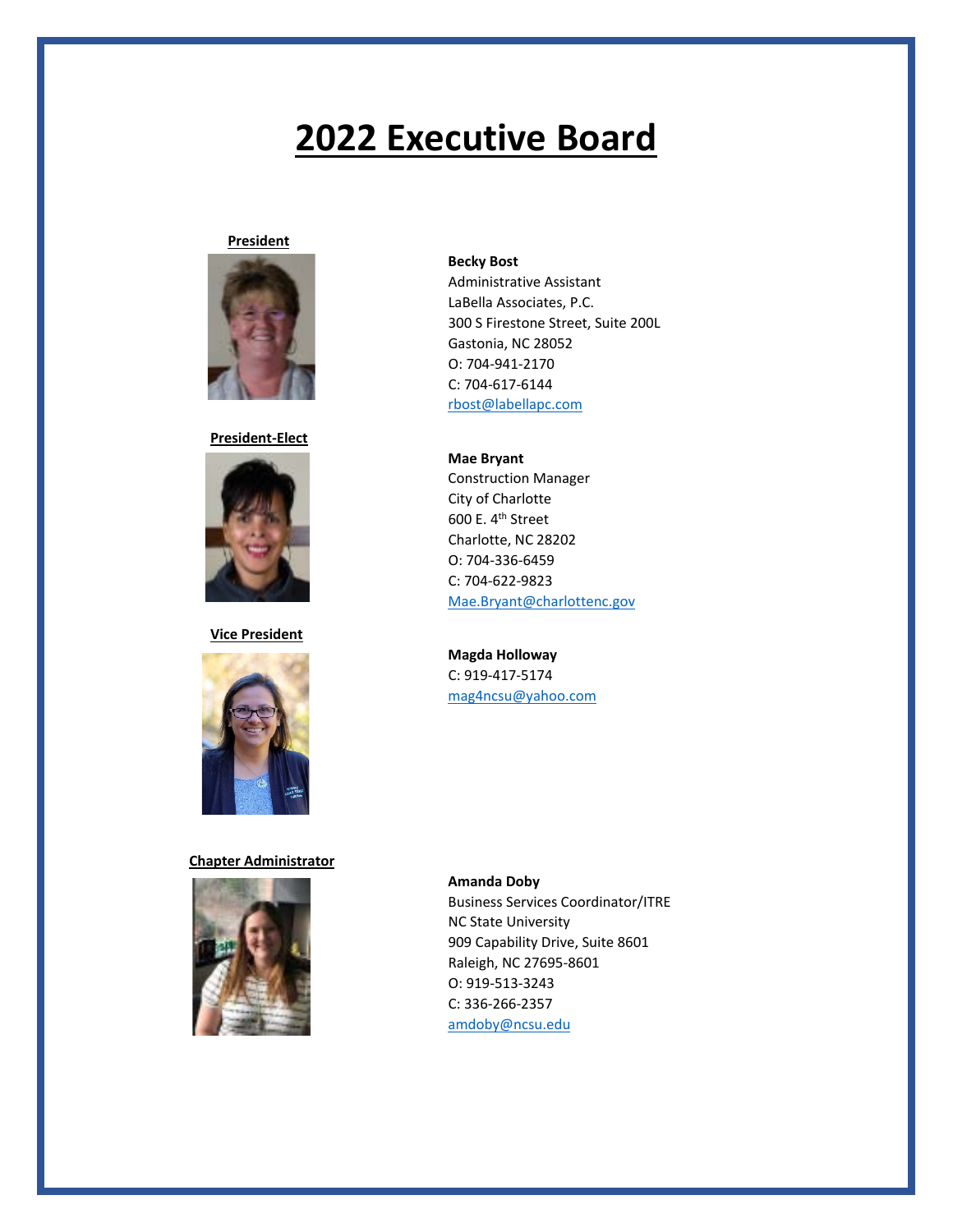### **Treasurer**



### **Assistant Treasurer**

### **Past President**



### **Director '22**



 **Director '22-'23**



### **Dale James (retired)**

City of Greensboro 2005 Country View Drive Greensboro, NC 27406 C: 336-209-7921 [jamesstephend@bellsouth.net](mailto:jamesstephend@bellsouth.net)

**Christina Vanderzee (retired)** City of High Point 272 Dr. Zimmerman Road Lexington, NC 27295 [vanderzeesc@aol.com](mailto:vanderzeesc@aol.com)

**Christopher McGee, MPA, PE** City Manager City of Havelock 1 Governmental Avenue Havelock, NC 28532 O: 252-444-6400 [cmcgee@havelocknc.us](mailto:cmcgee@havelocknc.us)

**Steve Lander, PE** Director of Pavement Management WithersRavenel 424 Gallimore Dairy Road, Suite C Greensboro, NC 27409 O: 336-605-3009 C: 336-215-5521 [slander@withersravenel.com](mailto:slander@withersravenel.com)

**Forrest Jones** Public Works Director Town of Garner 900 7<sup>th</sup> Avenue Garner, NC 27529-3796 O: 919-772-7600 [fjones@garnernc.gov](mailto:fjones@garnernc.gov)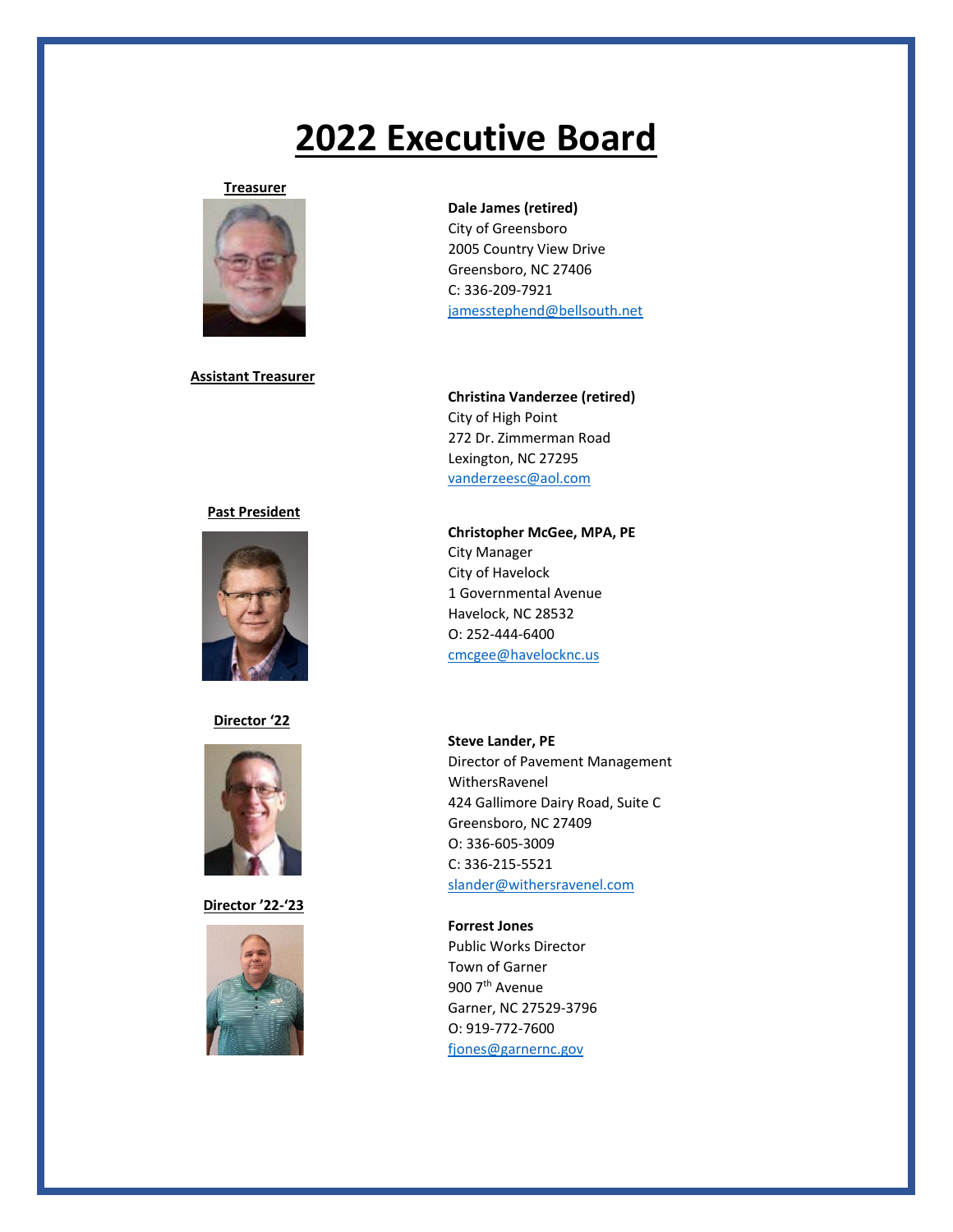**Director '22-'23**



**Director '21-'22**

### **Director '21-'22**



### **Council of Chapters**



### **Earl Manning**

Sales Manager The Godwin Group PO Box 1147 Dunn, NC 28335 O: 910-890-9728 [emanning@godwin-group.net](mailto:emanning@godwin-group.net)

**Steve Gearren**

Public Works Director Village of Clemmons 3800 Dillon Industrial Drive Clemmons, NC 27012-9764 O: 336-766-9170 C: 336-712-4040 [sgearren@clemmons.org](mailto:sgearren@clemmons.org)

### **Ryan Newcomb, PE**

Division Project Engineer Division 9 NC Department of Transportation 375 Silas Creek Parkway Winston Salem, NC 27127 O: 336-747-7800 [rcnewcomb@ncdot.gov](mailto:rcnewcomb@ncdot.gov)

**James Martin, PE, Delegate** NC LTAP, Director NC State University/ITRE 6108 McDevon Drive Raleigh, NC 27617-8306 C: 919-412-0713 [jbm@ncsu.edu](mailto:jbm@ncsu.edu)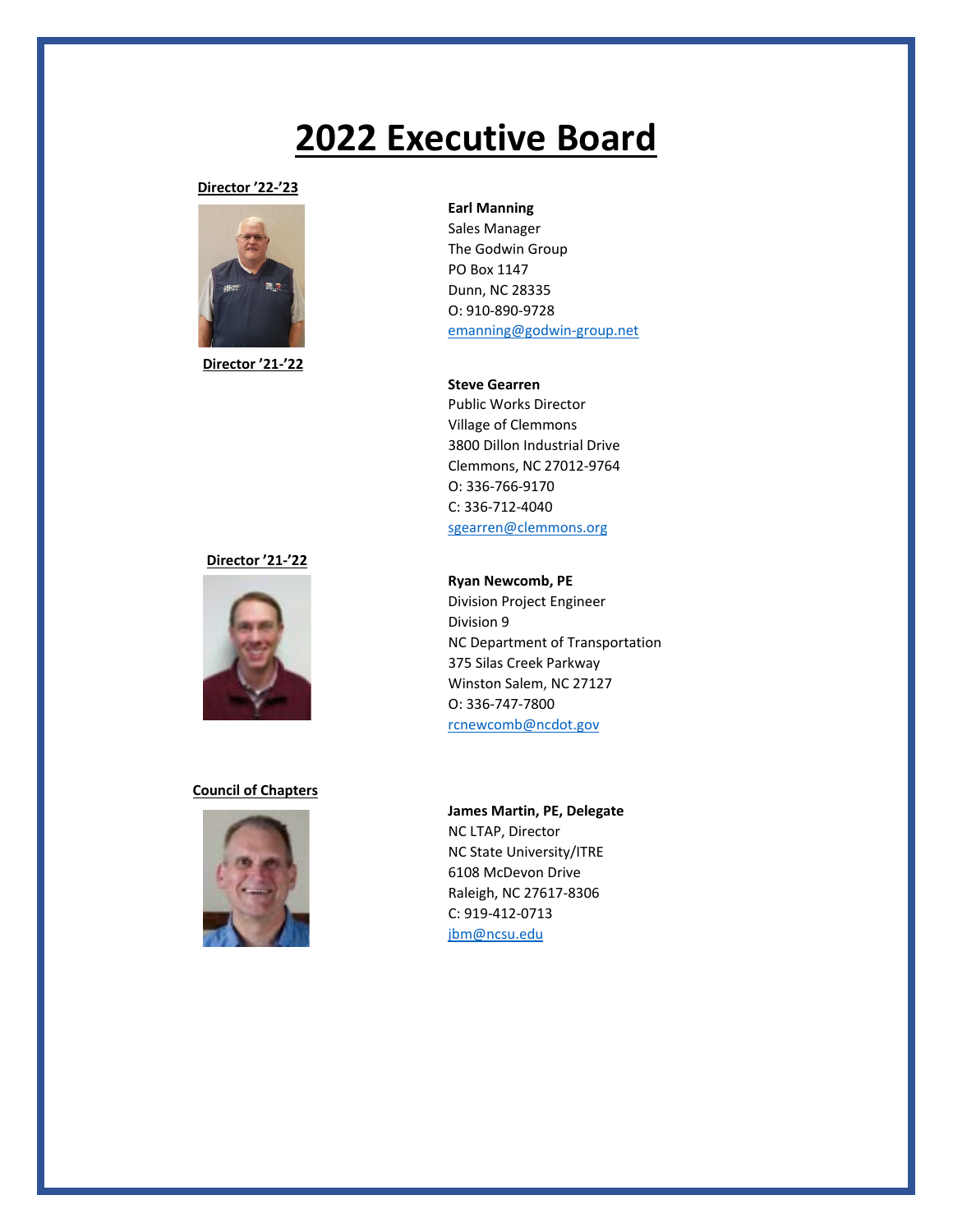### **Equipment Services Division President**



 **Facilities and Grounds Division President**



### **Leadership and Management Division President**



 **Solid Waste Division President**

### **Kevin Rogers**

Fleet Services Director City of High Point 211 S Hamilton High Point, NC 27260 O: 336-883-3272 [kevin.rogers@highpointnc.gov](mailto:kevin.rogers@highpointnc.gov)

### **Buddy Hall**

Director of Business Development Wolf Trail Engineering, PLLC 1001 Lancaster Avenue Monroe, NC 28112 O: 704-282-0826 [buddy@wolftrailengineering.com](mailto:buddy@wolftrailengineering.com)

### **Josh Hurst**

Associate Engineer Kittelson & Associates 115 East Whitaker Mill Road, Suite 115 Raleigh, NC 27604 O: 984-275-2713 [jhurst@kittelson.com](mailto:jhurst@kittelson.com)

### **Lewis Berry**

Assistant Solid Waste Supervisor City of Hickory PO Box 398 Hickory, NC 28603-0398 O: 828-323-7579 [lberry@hickorync.gov](mailto:lberry@hickorync.gov)

### **Everett Gupton**

Lead Water Resources Engineer **WSP** 434 Fayetteville Street, Suite 1500 Raleigh NC 27601-1883 O: 919-836-4071 [everett.gupton@wsp.com](mailto:everett.gupton@wsp.com)

### **Stormwater Management Division President**

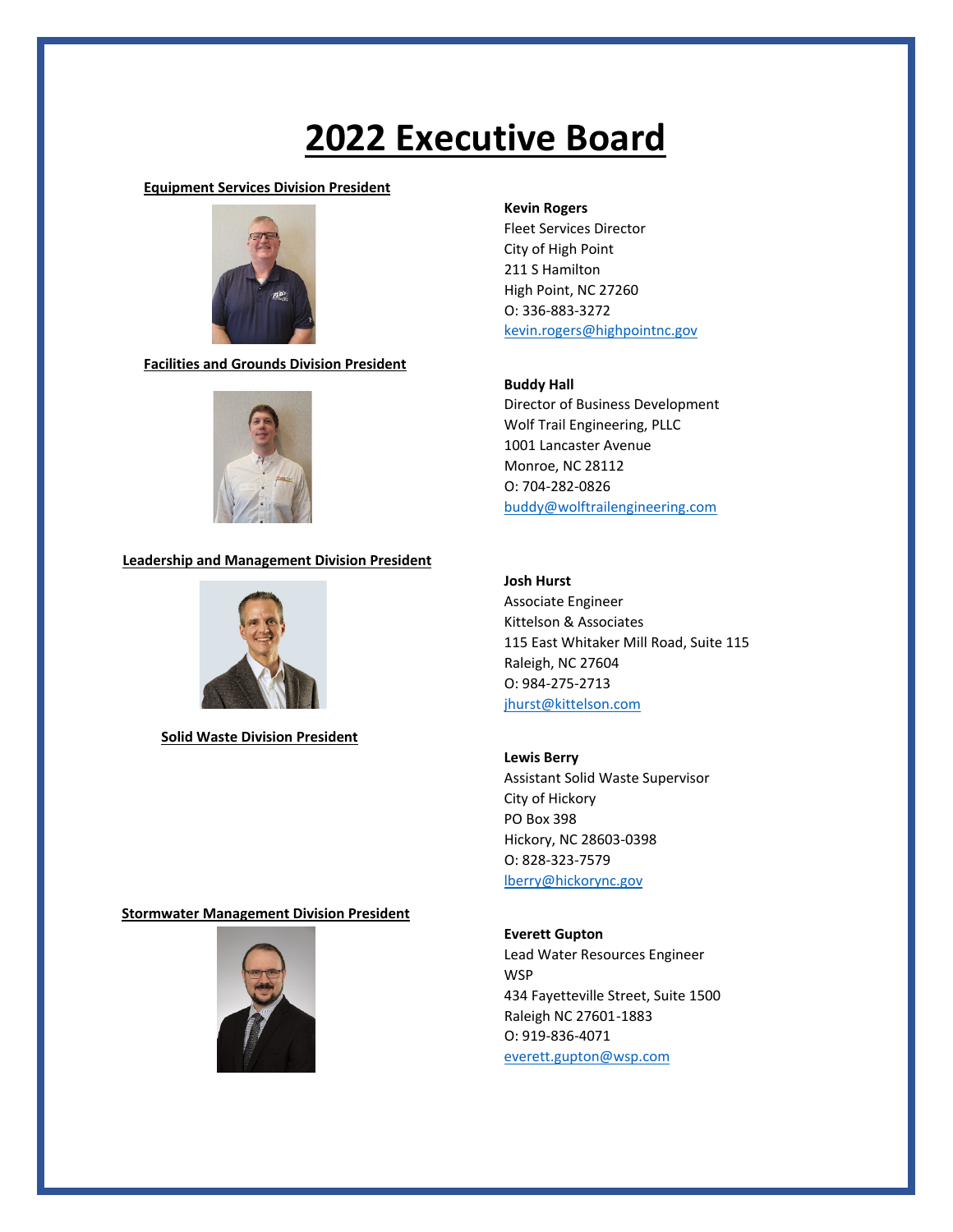### **Streets Division President**



### **Administrative**



### **Financial Review**



### **Nominating & Contract Compensation Review**



 **Past Presidents Advisory**



### **Dwayne P. Moore**

Construction Supervisor City of Charlotte/Gen Serv/Eng Serv 700 Parkwood Avenue Charlotte, NC 28205 O: 704-336-1520 C: 980-282-8684 [Dwayne.Moore@charlottenc.gov](mailto:Dwayne.Moore@charlottenc.gov)

### **Mae Bryant**

Construction Manager City of Charlotte 600 E. 4th Street Charlotte, NC 28202 O: 704-336-6459 C: 704-622-9823 [Mae.Bryant@charlottenc.gov](mailto:Mae.Bryant@charlottenc.gov)

### **Glenda Barnes**

Sr. Public Services Analyst City of High Point 211 S. Hamilton Street High Point, NC 27260-5397 O: 336-883-3273 [glenda.barnes@highpointnc.gov](mailto:glenda.barnes@highpointnc.gov)

### **Christopher McGee, MPA, PE**

City Manager City of Havelock 1 Governmental Avenue Havelock, NC 28532 O: 252-444-6400 [cmcgee@havelocknc.us](mailto:cmcgee@havelocknc.us)

### **Flip Bombardier, PE**

Retired/Special Projects Advisor City of Gastonia PO Box 1748 Gastonia, NC 28053-1748 O: 704-866-6763 C: 704-214-9137 [flipb@cityofgastonia.com](mailto:flipb@cityofgastonia.com)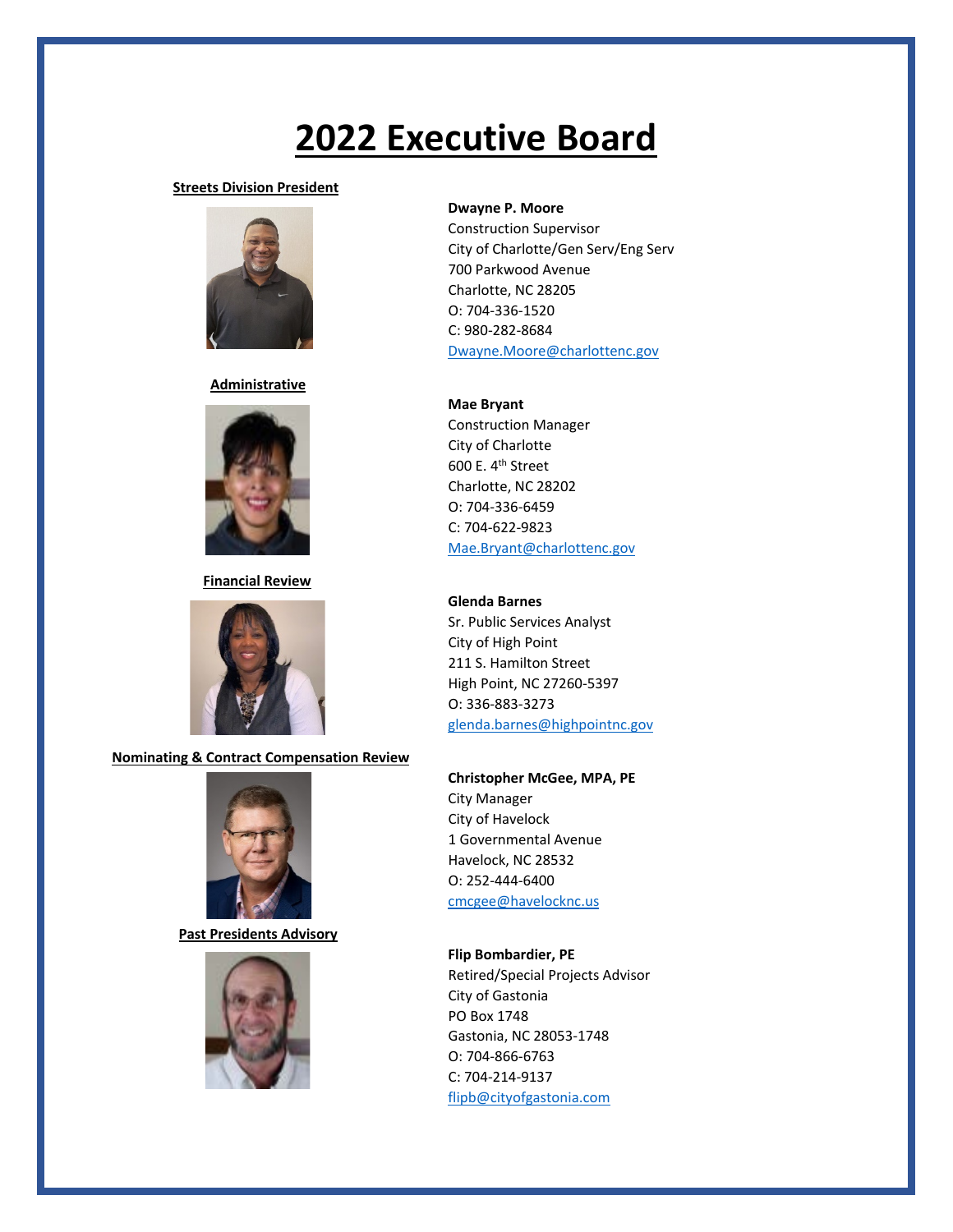**Region III Director**



**National APWA Officer**



**Jeffrey Brown, PE**

Engineering and Infrastructure Director Cumberland County 130 Gillespie Street Fayetteville, NC 28302 O: 910-678-7633 [jbrown@co.cumberland.nc.us](mailto:jbrown@co.cumberland.nc.us)

**Keith Pugh, PE** Sr. Tech Client Advisor WithersRavenel 84 Coxe Avenue, Suite 260 Asheville, NC 28801 C: 336-906-5500 [kpugh@withersravenel.com](mailto:kpugh@withersravenel.com)

## **2022 Executive Board**

## **Committee Chairs**

**NCLM Regulatory Action RAC**



### **Steve Lander, PE**

Director of Pavement Management WithersRavenel 424 Gallimore Dairy Road, Suite C Greensboro, NC 27409 O: 336-605-3009 C: 336-215-5521 [slander@withersravenel.com](mailto:slander@withersravenel.com)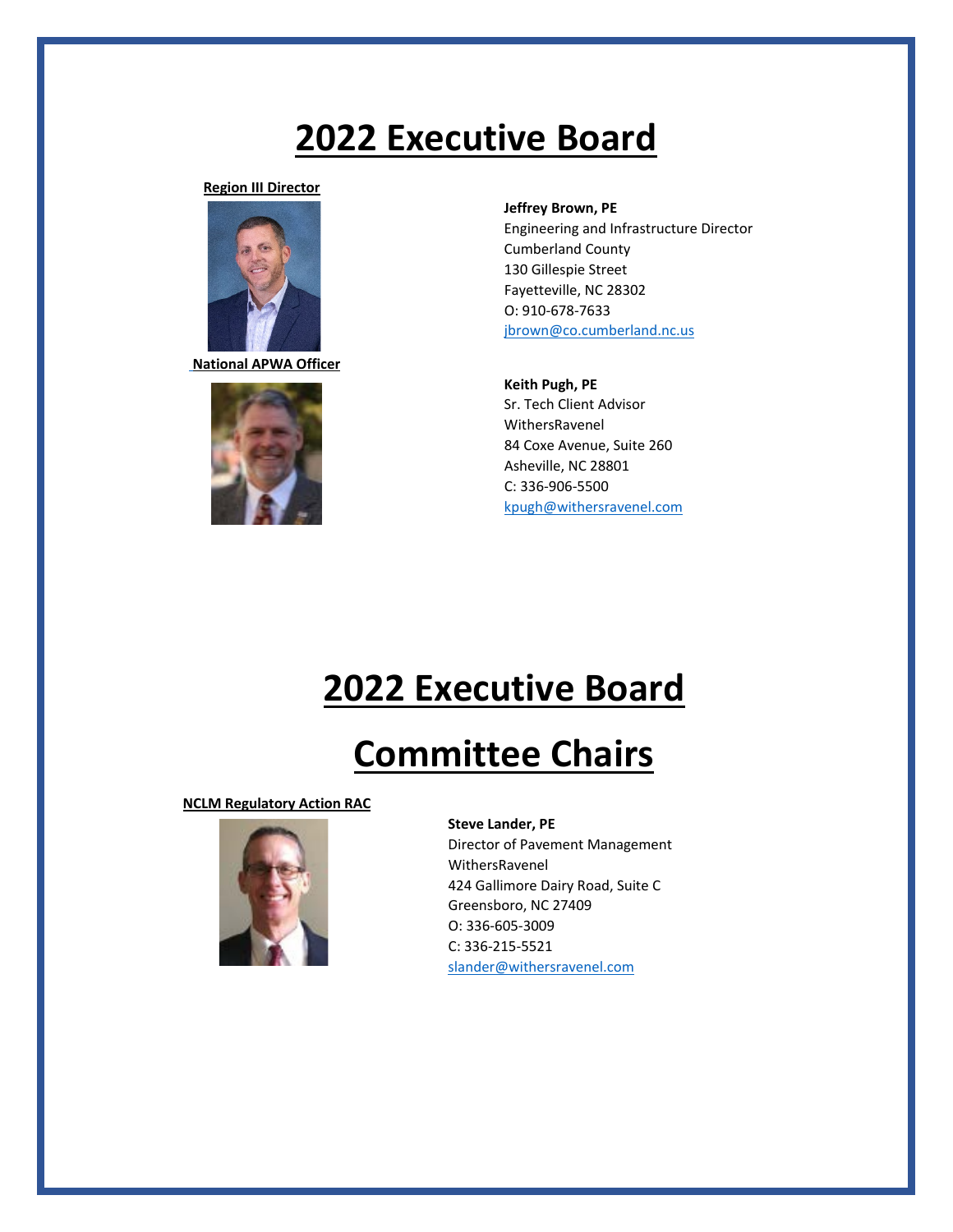### **NC 811**

### **Rusty Bost, PE**

Director of Development Services City of Gastonia PO Box 1748 Gastonia, NC 28053 O: 704-854-6635 C: 704-214-9006 [rustyb@cityofgastonia.com](mailto:rustyb@cityofgastonia.com)

### **NC League of Municipalities (NCLM) Liaison to APWA-NC**



**Erin Wynia** NC League of Municipalities 215 North Dawson Street Raleigh, NC 27603 O: 919-715-4126 C: 919-961-6108 ewynia@nclm.org

### **APWA – NC Liaison to NCLM (co-chairs)**



**Russell Byrd, PE** City Engineer City of Clinton/Public Works & Utilities Department 200 West John Street Clinton, NC 28328 O: 910-299-4905 ext. 3091 C: 336-575-4195 [rbyrd@cityofclintonnc.com](mailto:rbyrd@cityofclintonnc.com)

### **Steve Gearren**

Public Works Director Village of Clemmons 3800 Dillon Industrial Drive Clemmons, NC 27012-9764 O: 336-766-9170 C: 336-712-4040 [sgearren@clemmons.org](mailto:sgearren@clemmons.org)

### **NCLM Planning & Environmental LAC**



### **Dave Phlegar**

Stormwater Manager City of Greensboro 2602 S. Elm Eugene Street Greensboro, NC 27406 O: 336-373-2707 [david.phlegar@greensboro-nc.gov](mailto:david.phlegar@greensboro-nc.gov)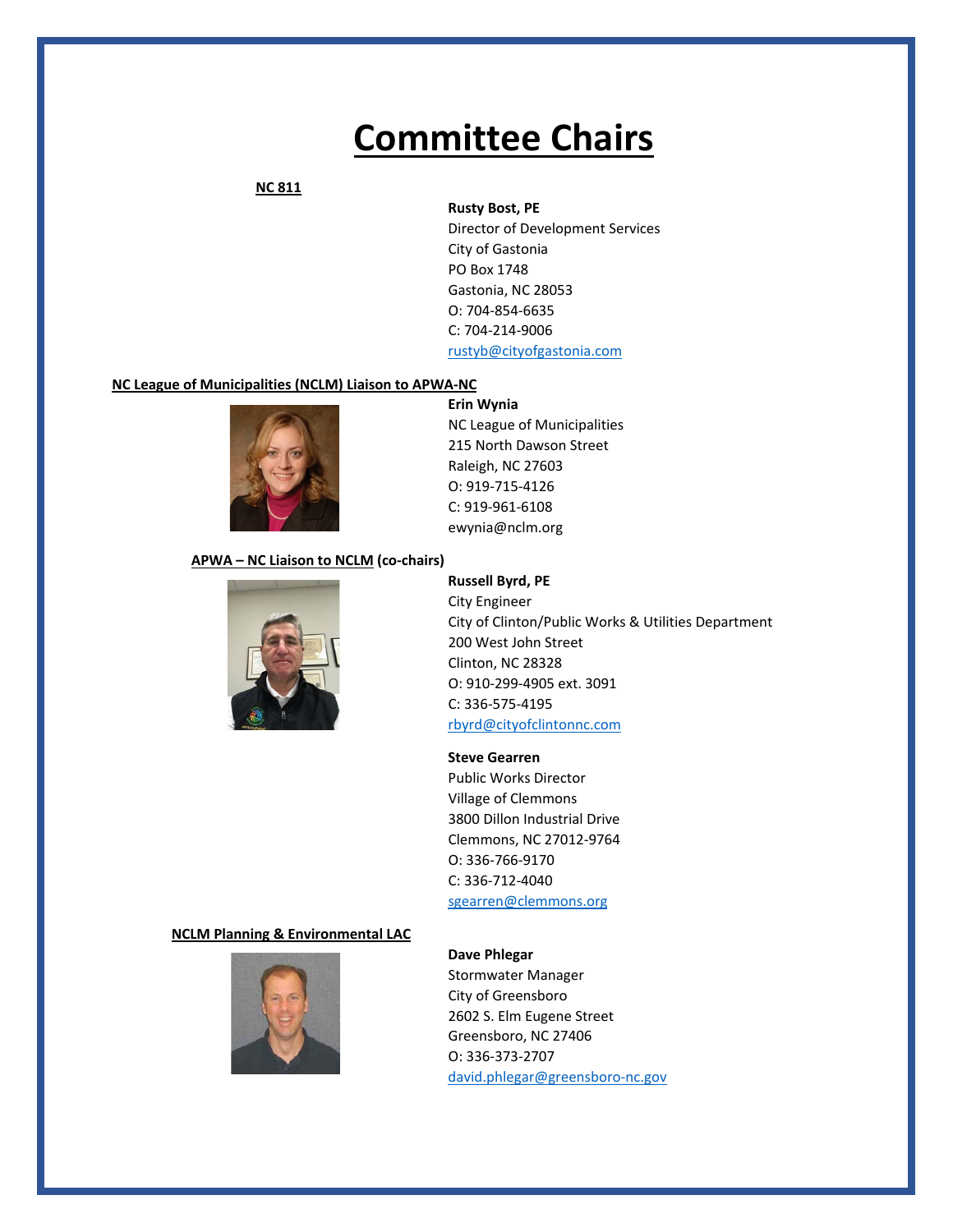### **2022 Annual Meeting**



 **Chapter Partners**



**Site Selection**



**2022 Awards and Scholarships**

### **Mae Bryant**

 Construction Manager City of Charlotte 600 E. 4<sup>th</sup> Street Charlotte, NC 28202 O: 704-336-6459 C: 704-622-9823 [Mae.Bryant@charlottenc.gov](mailto:Mae.Bryant@charlottenc.gov)

 **Earl Manning** Sales Manager The Godwin Group PO Box 1147 Dunn, NC 28335 O: 910-890-9728

[emanning@godwin-group.net](mailto:emanning@godwin-group.net)

**James Martin, PE, Alternate** NC LTAP, Director NC State University/ITRE 6108 McDevon Drive Raleigh, NC 27617-8306 C: 919-412-0713 [jbm@ncsu.edu](mailto:jbm@ncsu.edu)

**Mike MacIntyre** [mmacintyre@huntersville.org](mailto:mmacintyre@huntersville.org)

**PACE**



**Emily Brown, PE** Engineer Freese and Nichols, Inc. 1017 Main Campus Drive, Suite 1200 Raleigh, NC 27606-5512 O: 919-582-5852 [Emily.brown@freese.com](mailto:Emily.brown@freese.com)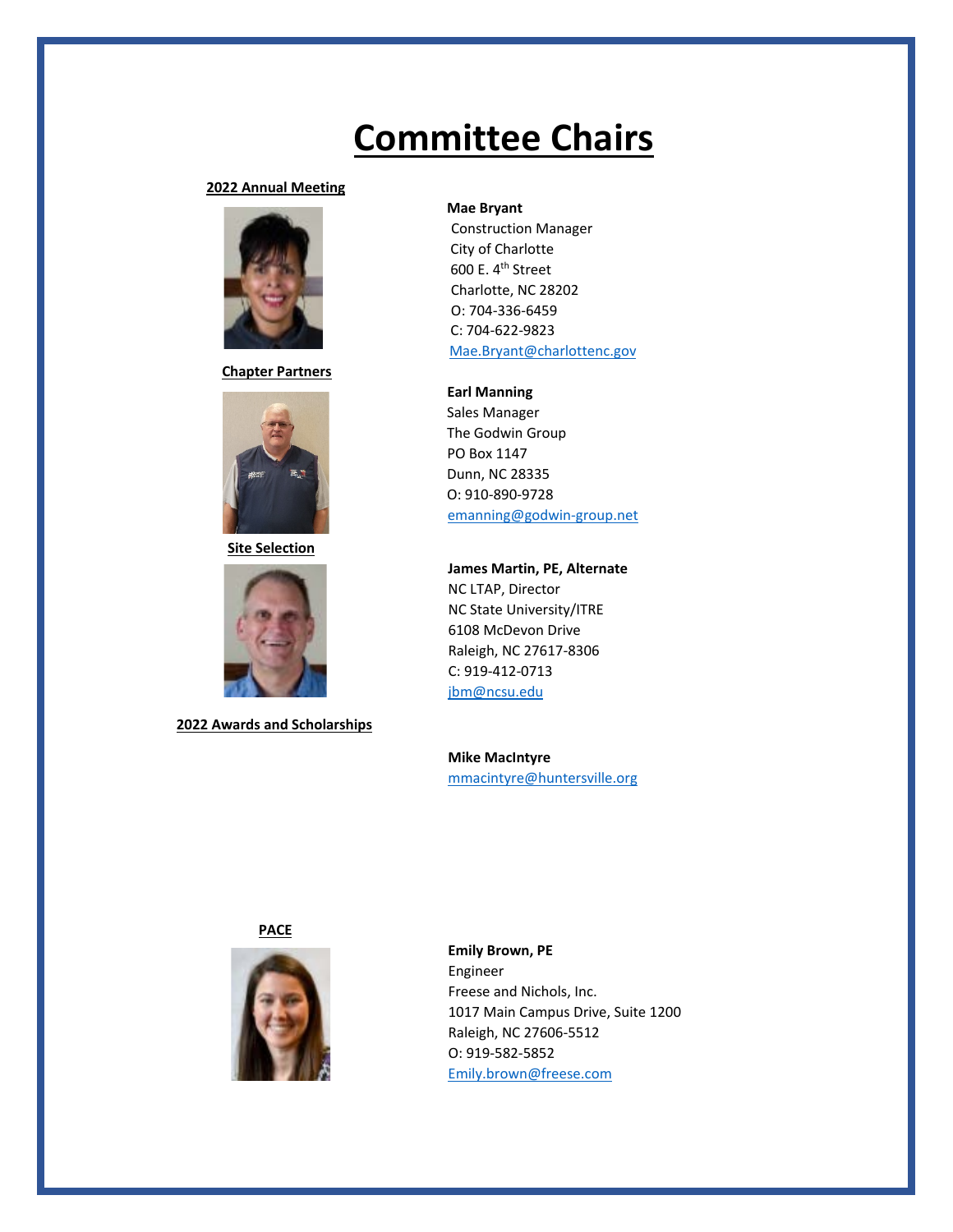### **National PW Week**



### **Historian**



### **CEU/PDH Coordinator**



**Diversity**



### **Education and Training**



### **Maie Armstrong, PE, CFM, MPA**

Project Manager WK Dickson & Co., Inc. 720 Corporate Center Drive Raleigh, NC27607 O: 919-256-5629 C: 919-268-9827 [marmstrong@wkdickson.com](mailto:marmstrong@wkdickson.com)

**Magda Holloway** C: 919-417-5174 [mag4ncsu@yahoo.com](mailto:mag4ncsu@yahoo.com)

### **Ryan Newcomb, PE**

Division Project Engineer Division 9 NC Department of Transportation 375 Silas Creek Parkway Winston Salem, NC 27127 O: 336-747-7800 [rcnewcomb@ncdot.gov](mailto:rcnewcomb@ncdot.gov)

### **Maie Armstrong, PE, CFM, MPA**

Project Manager WK Dickson & Co., Inc. 720 Corporate Center Drive Raleigh, NC27607 O: 919-256-5629 C: 919-268-9827 [marmstrong@wkdickson.com](mailto:marmstrong@wkdickson.com)

### **Bob Wilson, PE**

Civil Group Leader LaBella Associates, P.C. 400 S. Tryon Street, STE 1300 Charlotte, NC 28285 O: 704-941-2139 C: 704-619-6094 [rwilson@labellapc.com](mailto:rwilson@labellapc.com)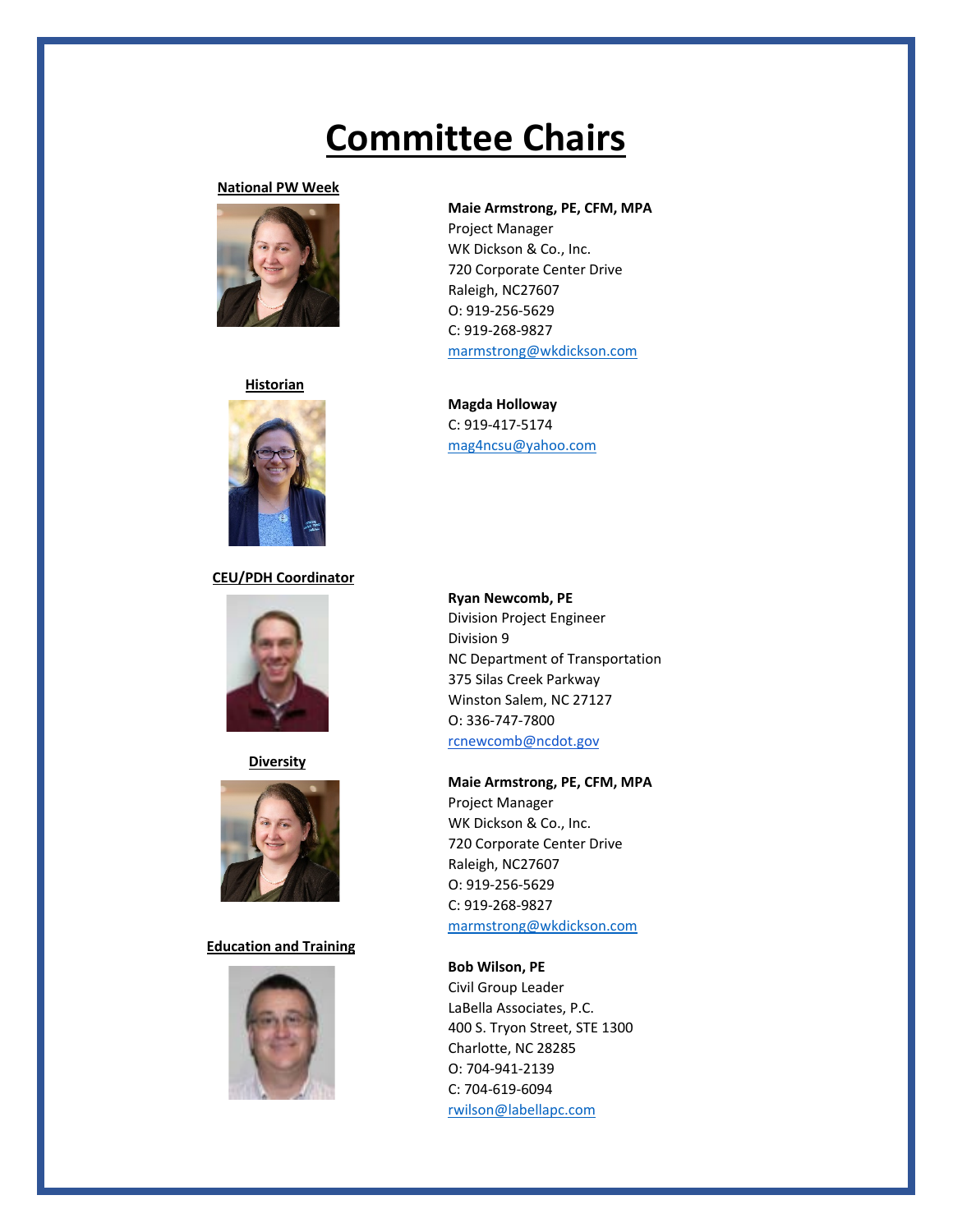### **Sustainability**



**Young Professionals**



### **Basecamp**



**Membership (co-chairs)**





### **Caroline Dickey, E.I.T.**

The Kercher Group, Inc 1100 Navaho Drive #125 Raleigh, NC 27609 O: 984-255-0499 C: 678-936-0704 [cdickey@kerchergroup.com](mailto:cdickey@kerchergroup.com)

### **Jim Mertz, GISP**

Project Manager Bolton & Menk, Inc 131 ½ S Wilmington Street Raleigh, NC 27603 O: 919-719-1800 [James.Mertz@bolton-menk.com](mailto:James.Mertz@bolton-menk.com)

### **Caitlyn Myers**

Marketing Manager WithersRavenel 115 MacKenan Drive Cary, NC 27511 O: 919-535-5191 [cmyers@withersravenel.com](mailto:cmyers@withersravenel.com)

**Magda Holloway** C: 919-417-5174 [mag4ncsu@yahoo.com](mailto:mag4ncsu@yahoo.com)

### **Tyson Langdon** Assistant Public Works Director Town of Garner 900 7<sup>th</sup> Avenue Garner, NC 27529-3796 O: 919-772-7600 [tlangdon@garnernc.gov](mailto:tlangdon@garnernc.gov)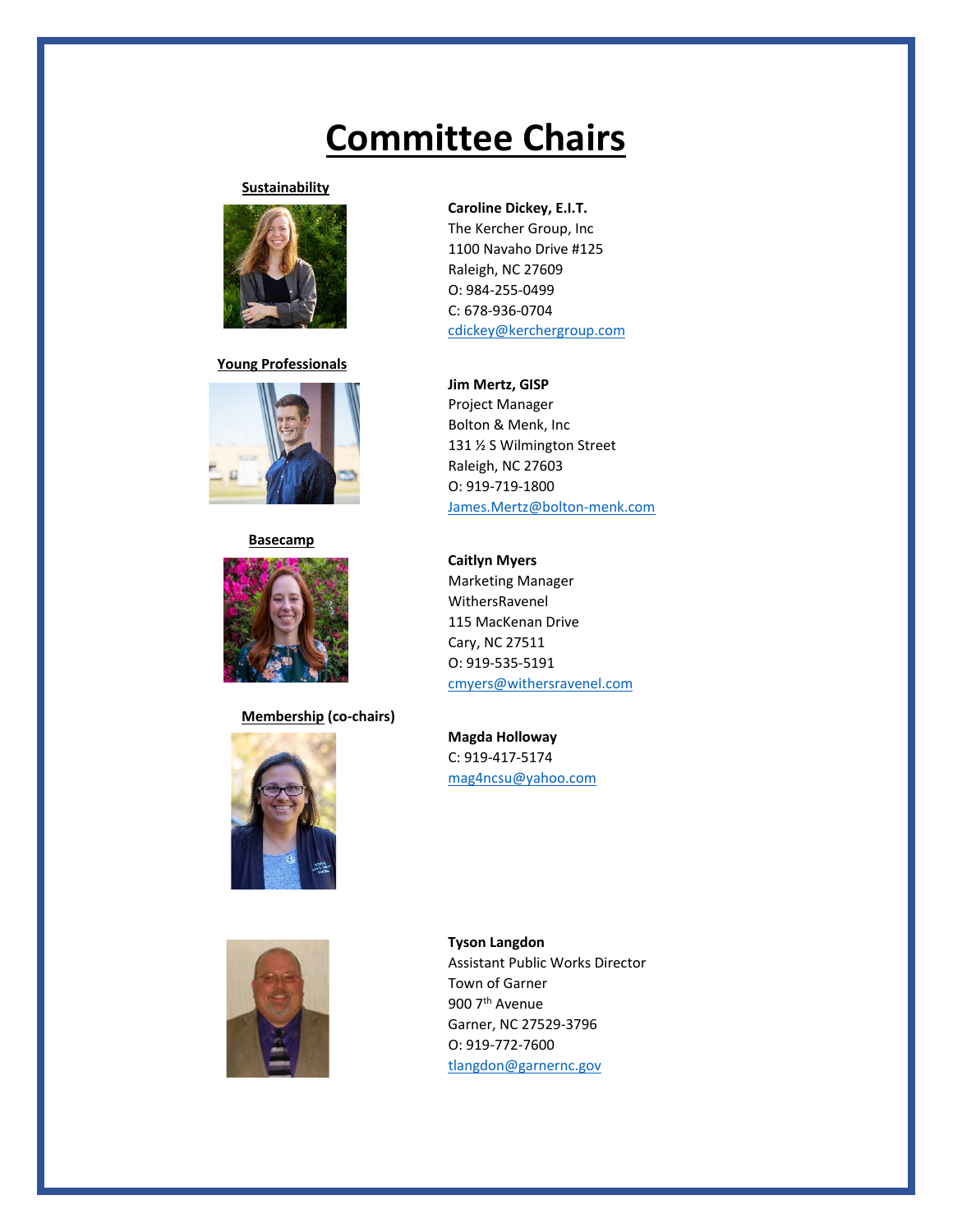### **Newsletter**



**Retiree**

### **Bri Labbate**

WithersRavenel 84 Coxe Avenue, Suite 260 Asheville, NC 28801 O: 828-232-6120 C: 828-551-9269 [blabbate@withersravenel.com](mailto:blabbate@withersravenel.com)

### **Website Coordinator**



**Technology (co-chairs)**

**Kate Davison** ITRE NC LTAP NC State University, Box 8601 Raleigh, NC 27695-8601 O: 919-515-7990 [kbdaviso@ncsu.edu](mailto:kbdaviso@ncsu.edu)

**Andrew Hayes** Technology Supervisor City of Raleigh 3109 Kentish Town Lane Raleigh, NC 27612 C: 315-681-3664 [andrew.hayes@raleighnc.gov](mailto:andrew.hayes@raleighnc.gov)

**Allison Molleson** Civil Engineering Designer ESP Associates 3475 Lakemont Boulevard Fort Mills, SC 29708 C: 919-491-7733 [amolleson@espassociates.com](mailto:amolleson@espassociates.com)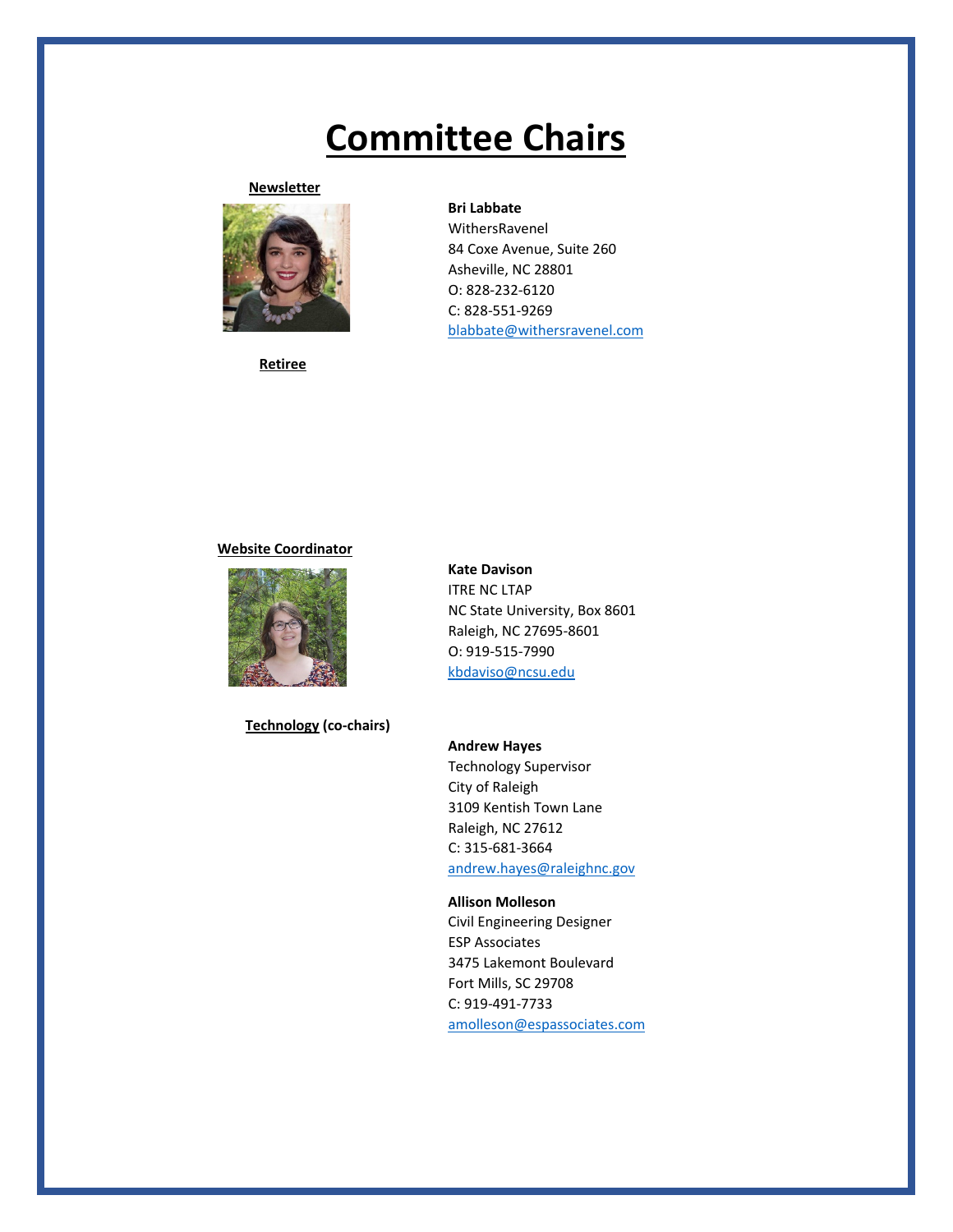## **Equipment Services**

Fleet Manager **Parts & Services Manager** Parts & Services Manager Forsyth County **City of Raleigh** 3730 N. Liberty Street 2501 N. Raleigh Blvd

[Rogersk2@forsyth.cc](mailto:Rogersk2@forsyth.cc)

### **Jeremy Henderson, Vice President Dale James, Treasurer (retired)**

Fleet Shop Manager City of Greensboro City of Charlotte 2005 Country View Drive 4600 Sweden Road Greensboro, NC 27406 Charlotte, NC 28273-5934 C: 336-209-7921 [jhenderson@charlottenc.gov](mailto:jhenderson@charlottenc.gov)

Vice President of Sales Fleet Supervisor Diesel Equipment Company Town of Garner 220 Atwell Avenue O: 919-661-6884 Greensboro, NC 27406-4501 https://www.mail@garnernc.gov O: 800-222-7159 [sredmon@dieselequipment.com](mailto:sredmon@dieselequipment.com)

Charlotte Dept. of Transportation Equipment Services Supervisor O: 704-336-3200 City of Greensboro-Field Ops [cbdavis@ci.charlotte.nc.us](mailto:cbdavis@ci.charlotte.nc.us) 401 Patton Avenue

### **Justin Hix, Director ('22-'23) Steve Huss, Past President**

Fleet Shop Supervisor **Fleet Business Supervisor** City of High Point City of Gastonia 211 S. Hamilton Street PO Box 1748 High Point, NC 27260 Gastonia, NC 28053 O: 336-883-3443 O: 704-866-6770

### **Kevin Rogers, President Gilbert English, President-Elect**

Winston Salem, NC 27105 0: 919-996-7846 O: 336-703-2244 [Gilbert.english@raleighnc.gov](mailto:Gilbert.english@raleighnc.gov)

O: 704-432-6484 [jamesstephend@bellsouth.net](mailto:jamesstephend@bellsouth.net)

### **Steve Redmon, Secretary Neal Hall, Director ('21-'22)**

### **Chris Davis, Director ('21-'22) Steve Brady, Director ('22-'23)**

Greensboro, NC 27406-3705 O: 336-373-7504 [steve.brady@greensboro-nc.gov](mailto:steve.brady@greensboro-nc.gov)

[justin.hix@highpointnc.gov](mailto:justin.hix@highpointnc.gov) [steveh@cityofgastonia.com](mailto:steveh@cityofgastonia.com)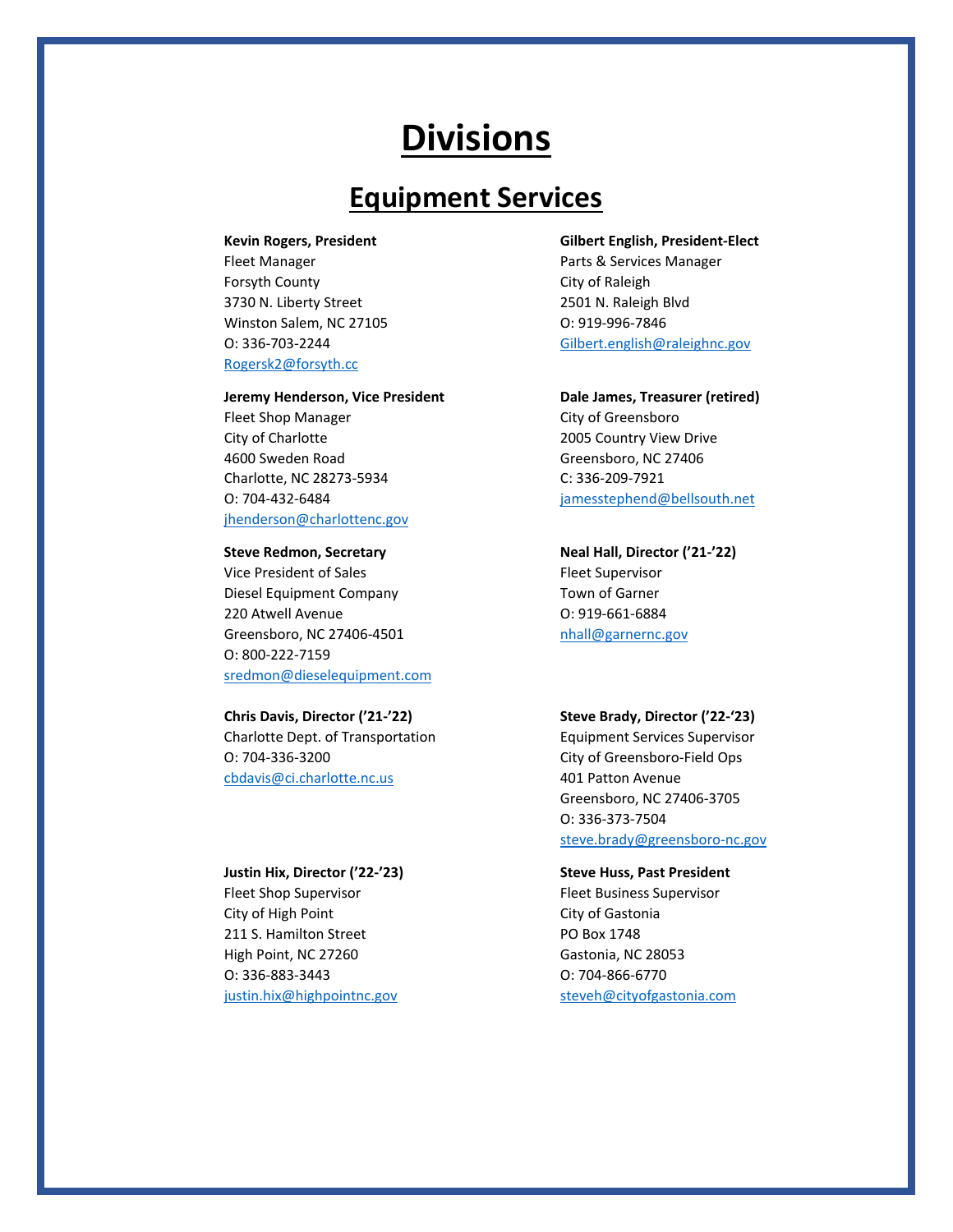## **Facilities and Grounds**

Director of Business Development Facilities District Coordinator Wolf Trail Engineering, PLLC Town of Cary 1001 Lancaster Avenue 400 James Jackson Avenue Monroe, NC 28112 Cary, NC 27513-3169 O: 704-282-0826 O: 919-462-3873 C: 704-221-6805 C: 336-748-3891 [buddy@wolftrailengineering.com](mailto:buddy@wolftrailengineering.com) [dennis.stanley@townofcary.org](mailto:dennis.stanley@townofcary.org)

### **Jesse Barton, Vice President <b>Price Carter**, Secretary

Landscaping Supervisor **Account Executive** Account Executive Cumberland County **Dude Solutions** 807 Grove Street 2007 173 Old Grove Lane Fayetteville, NC 28301 Apex, NC 27502-1790 O: 910-223-3306 O: 919-674-8653

City of Greensboro **Branch Manager** 2005 Country View Drive **REI Engineers** Greensboro, NC 27406 9121 Anson Way, Suite #100 C: 336-209-7921 Raleigh, NC 27615-5857 [jamesstephend@bellsouth.net](mailto:jamesstephend@bellsouth.net) O: 919-740-7423

### **Buddy Hall, President Dennis Stanely, President-Elect**

[jbarton@co.cumberland.nc.us](mailto:jbarton@co.cumberland.nc.us) [price.carter@dudesolutions.com](mailto:price.carter@dudesolutions.com)

### **Dale James, Treasurer (retired) Ron McKaskel, Director ('22-'23)**

[rmckaskel@reiengineers.com](mailto:rmckaskel@reiengineers.com)

### **Carl Locus, Director ('21-'22) James Anderson, Jr., Director ('21-'22)**

NC Central University Design and Construction Manager County General Services Forsyth 201 North Chestnut Street Winston Salem, NC 27101 O: 336-703-2205 [andersja@forsyth.cc](mailto:andersja@forsyth.cc)

### **Mark Hale, Past President**

Facilities Manager Town of Garner 900 7th Avenue Garner, NC 27529-3796 C: 919-398-3688 [mhale@garnernc.gov](mailto:mhale@garnernc.gov)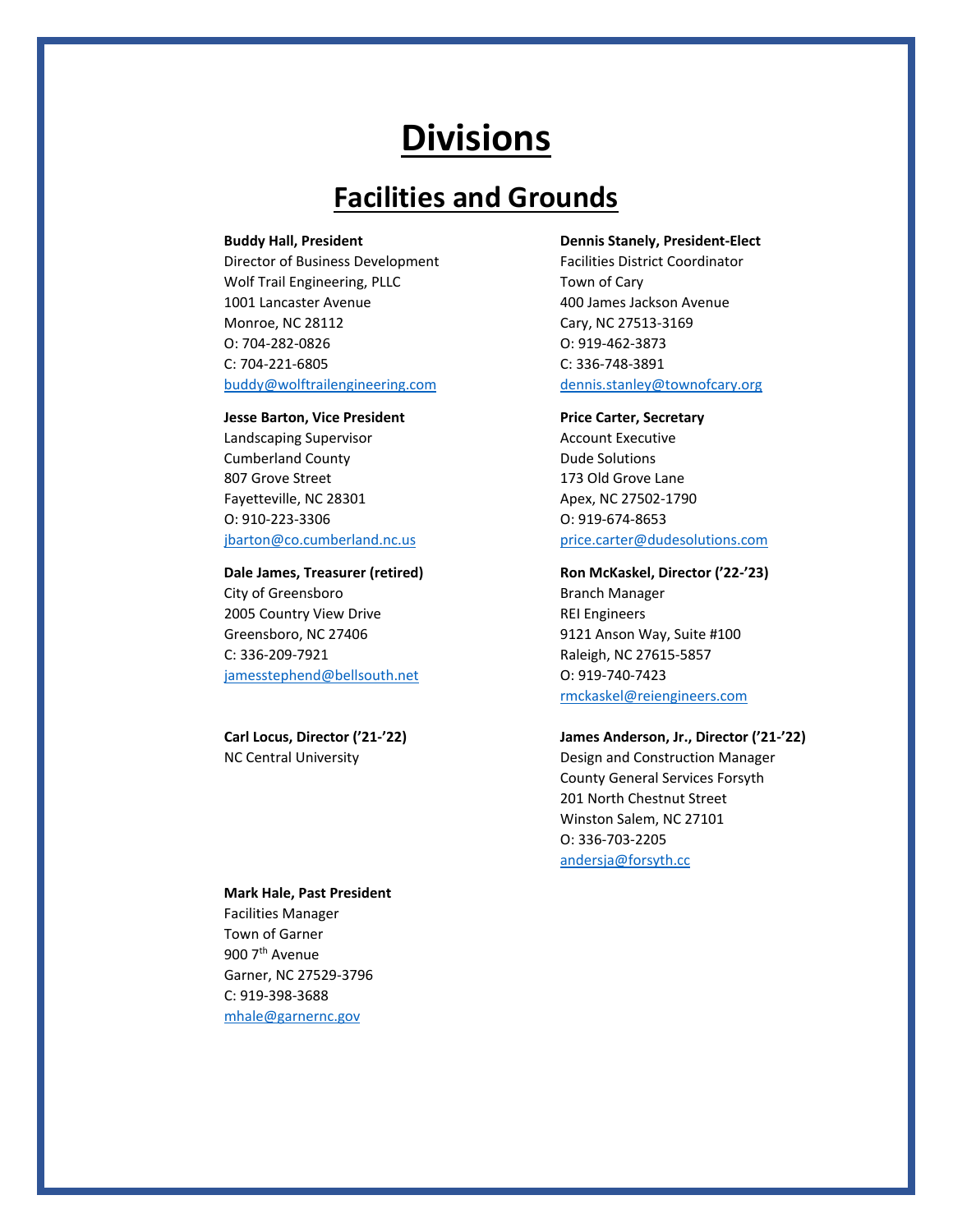## **Leadership and Management**

Associate Engineer **Associate** Engineer **Network** Channel Burnette Utility Section Manager Kittelson & Associates City of Charlotte 115 East Whitaker Mill Road, Suite 115 600 E. 4th Street Raleigh, NC 27604 Charlotte, NC 28202-2816 O: 984-275-2713 O: 704-336-5268 [jhurst@kittelson.com](mailto:jhurst@kittelson.com) [twatley@ci.charlotte.nc.us](mailto:twatley@ci.charlotte.nc.us)

### **Michelle Podeszwa, Vice President <b>Adam McLamb, Secretary**

Director of Transportation **Director of Public Works** LandDesign **Town of Indian Trail** 223 N Graham Street PO Box 2430 Charlotte, NC 28202 **Indian Trail, NC 28079** O: 704-333-0325 ext 1139 O: 704-821-5401 ext. 206 [mpodeszwa@landdesign.com](mailto:mpodeszwa@landdesign.com) [ajm@indiantrail.org](mailto:ajm@indiantrail.org)

2005 Country View Drive STV inc C: 336-209-7921 Morrisville, NC 27560 [jamesstephend@bellsouth.net](mailto:jamesstephend@bellsouth.net) C: 919-777-3252

Vice President Business Development Engineering Project Manager Precision Safe Sidewalks, Inc City of Charlotte 2200 Wilson Boulevard, Suite 102 #251 Charlotte, NC 28216 Arlington, VA 22201 **O: 704-614-6155** O: 919-656-6051 [mackenzie.zimmeran@charlottenc.gov](mailto:mackenzie.zimmeran@charlottenc.gov) [g.leighton@precisionsafesidewalks.com](mailto:g.leighton@precisionsafesidewalks.com)

### Vaughn & Melton Vice President 3115 Trent Road LaBella New Bern, NC 28562 400 S. Tryon Street, Suite 1300 O: 252-631-5115 Charlotte, NC 28285 C: 828-380-0653 C: 704-941-2154 [glmoore@vaughnmelton.com](mailto:glmoore@vaughnmelton.com) [kgarbrick@labellapc.com](mailto:kgarbrick@labellapc.com)

### **Josh Hurst, President Theresa Watley, President-Elect**

### **Dale James, Treasurer (retired) Andrew Parker, Director ('22-'23)**

City of Greensboro **Senior Engineering Operations Manager** Senior Engineering Operations Manager Greensboro, NC 27406 1600 Perimeter Park Drive, Suite 225 [andrew.parker@stvinc.com](mailto:andrew.parker@stvinc.com)

### **Gail Leighton, Director ('21-'22) Mackenzie Nowacki, Director ('22)**

### **Garry L. Moore, PLS, Director ('22) Keith Garbrick, Past President**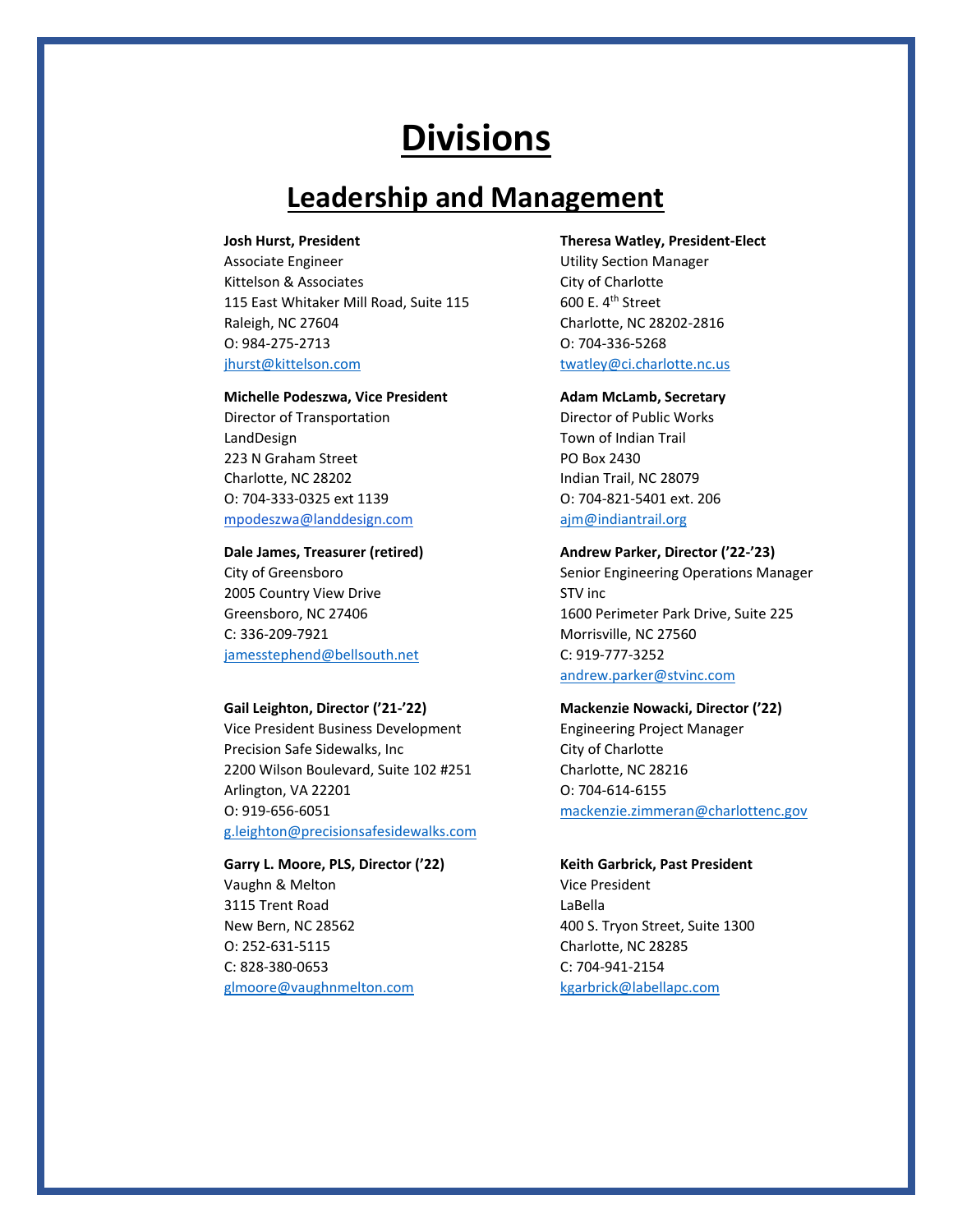## **Solid Waste**

Assistant Solid Waste Supervisor City of Hickory PO Box 398 Hickory, NC 28603-0398 O: 828-323-7579 [lberry@hickorync.gov](mailto:lberry@hickorync.gov)

### **Andrew Martin, Vice President(Interim) Dale James, Treasurer (retired)**

Operations Manager City of Greensboro Orange County 2005 Country View Drive 1207 Eubanks Road Greensboro, NC 27406 Chapel Hill, NC 27516 C: 336-209-7921 O: 919-215-1522 [jamesstephend@bellsouth.net](mailto:jamesstephend@bellsouth.net) [amartin@orangecountync.gov](mailto:amartin@orangecountync.gov)

Recycling Specialist **Client Services Manager** American Greenz Incorporated LaBella Associates 1006 a Morrisville Parkway 1604 Oynby Lane Morrisville, NC 27560 Richmond, VA 23220 C: 919-548-2491 O: 804-355-4520 [bob.holden@americangreenz.com](mailto:bob.holden@americangreenz.com) C: 804-502-3173

### **Stephen Redfern, Director ('22-'23) Carlos Lyons, Director ('22-'23)**

Director of Sales Operation **Contact Contact Contact Contact Contact Contact Contact Contact Contact Contact Contact Contact Contact Contact Contact Contact Contact Contact Contact Contact Contact Contact Contact Contact C** Schaefer Systems International, Inc City of Durham Solid Waste Mgmt 10021 Westlake Drive 1833 Camden Avenue Charlotte, NC 28273-3787 Durham, NC 27704-4615 O: 704-944-4500 O: 919-560-4186 [stephen.redfern@ssi-schaefer.com](mailto:stephen.redfern@ssi-schaefer.com) [carlos.lyons@durhamnc.gov](mailto:carlos.lyons@durhamnc.gov)

Superintendent Assistant City Manager City of New Bern **City of Lexington** 3317 Tack House Road Trent Woods, NC 28562-6646 Lexington, NC O: 252-639-7521 O: 336-248-3910 [coxd@newbernnc.gov](mailto:coxd@newbernnc.gov) C: 336-465-3749

**Lewis Berry, President Vacant, President-Elect**

### **Bob Holden, Secretary Kristie Hooper, Director ('22)**

[khooper@labellapc.com](mailto:khooper@labellapc.com)

## **David Cox, Director ('22-'23) Chip Vanderzee, Past President**

[svanderzee@lexingtonnc.gov](mailto:svanderzee@lexingtonnc.gov)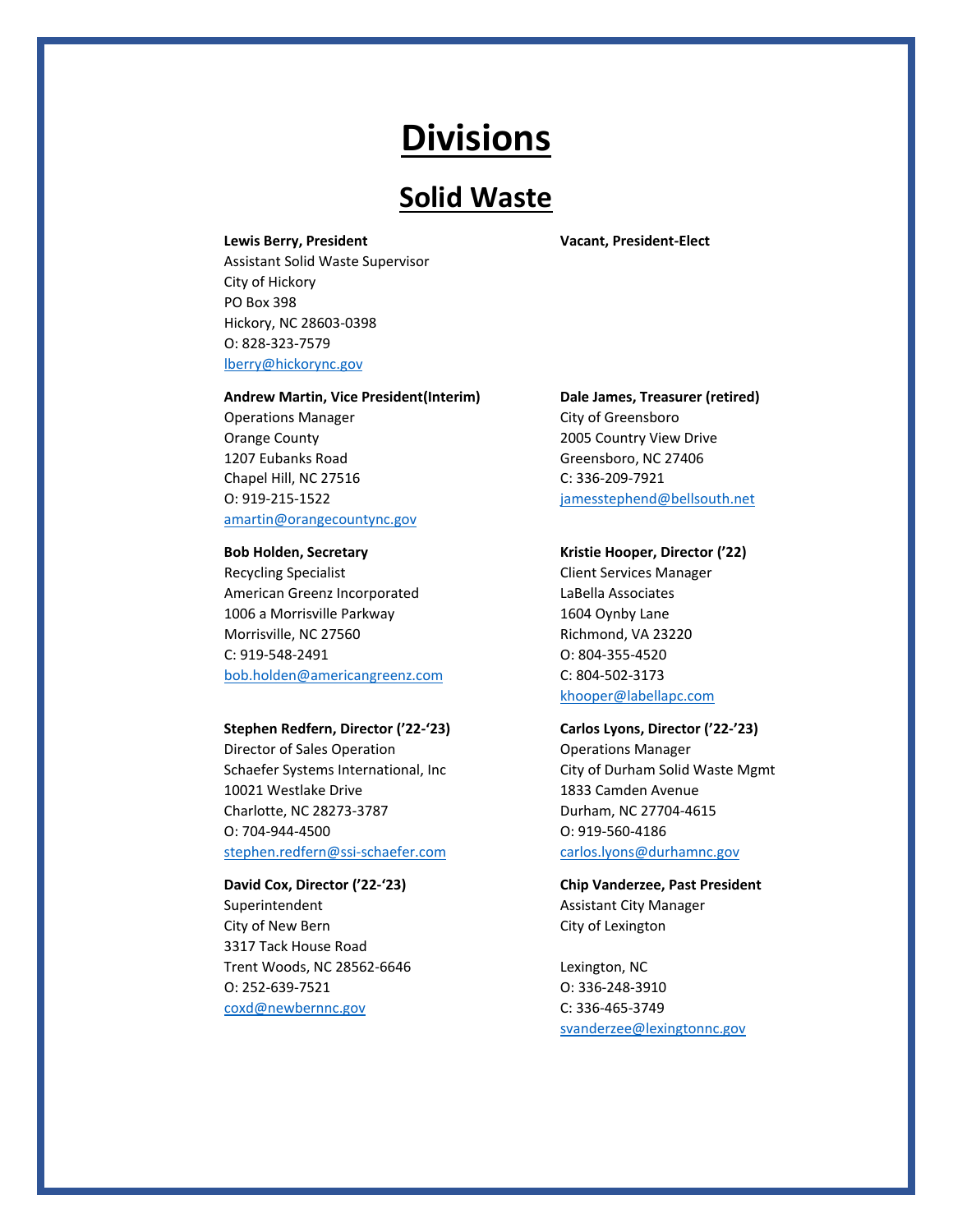## **Stormwater Management**

Lead Water Resources Engineer **Environmental Specialist** WSP WSP **Town of Holly Springs** 434 Fayetteville Street, Suite 1500 PO Box 8 Raleigh NC 27601-1883 Holly Springs, NC 27540-0008 O: 919-836-4071 O: 919-567-4027 [Everett.gupton@wsp.com](mailto:Everett.gupton@wsp.com) [daniel.colavito@hollyspringsnc.us](mailto:daniel.colavito@hollyspringsnc.us)

### **Tom Murray, PE, Vice President Jon Aldridge, PE, Secretary**

WK Dickson McAdams 720 Corporate Center Drive 3430 Toringdon Way Raleigh, NC 27607 Charlotte, NC 28277 O: 919-782-0495 O: 704-527-0800 [tmurray@wkdickson.com](mailto:tmurray@wkdickson.com) [aldridge@mcadamsco.com](mailto:aldridge@mcadamsco.com)

2005 Country View Drive **Brown and Caldwell** Greensboro, NC 27406 666 100 100 100 5430 Wade Park Boulevard C: 336-209-7921 Raleigh, NC 27607 [jamesstephend@bellsouth.net](mailto:jamesstephend@bellsouth.net) O: 919-424-1440

### **Heather Freeman, Director ('22-'23) Matt Gustis, PE, Director ('22-'23)**

Stormwater Compliance Coordinator **Division Manager** City of Monroe City of Charlotte 300 W Crowell Street 600 E. 4<sup>th</sup> Street Monroe, NC 28112 Charlotte, NC 28202-2816 O: 704-282-4535 O: 704-336-6183

Durham County **CDM** Smith O: 860-989-7553 Raleigh, NC 27612 [mfmyers@dconc.gov](mailto:mfmyers@dconc.gov) O: 919-325-3554

**Everett Gupton, President Daniel Colavito, President-Elect**

Project Manager **Director of Water Resources** 

### **Dale James, Treasurer (retired) Stephanie Hanses, PE, Director ('22-'23)**

City of Greensboro **Mid Atlantic Water Resources Leader** [shanses@brwncald.com](mailto:shanses@brwncald.com)

[hfreeman@monroenc.org](mailto:hfreeman@monroenc.org) [Matt.Gustis@charlottenc.gov](mailto:Matt.Gustis@charlottenc.gov)

### **McKenzie Myers, Director ('22-'23) Robert V. Hopper III, Director ('21-'22)**

Stormwater Manager The Water Resources Project Manager Holly Springs, NC 6400 Glenwood Ave, Suite 5400 [HopperRV@cdmsmith.com](mailto:HopperRV@cdmsmith.com)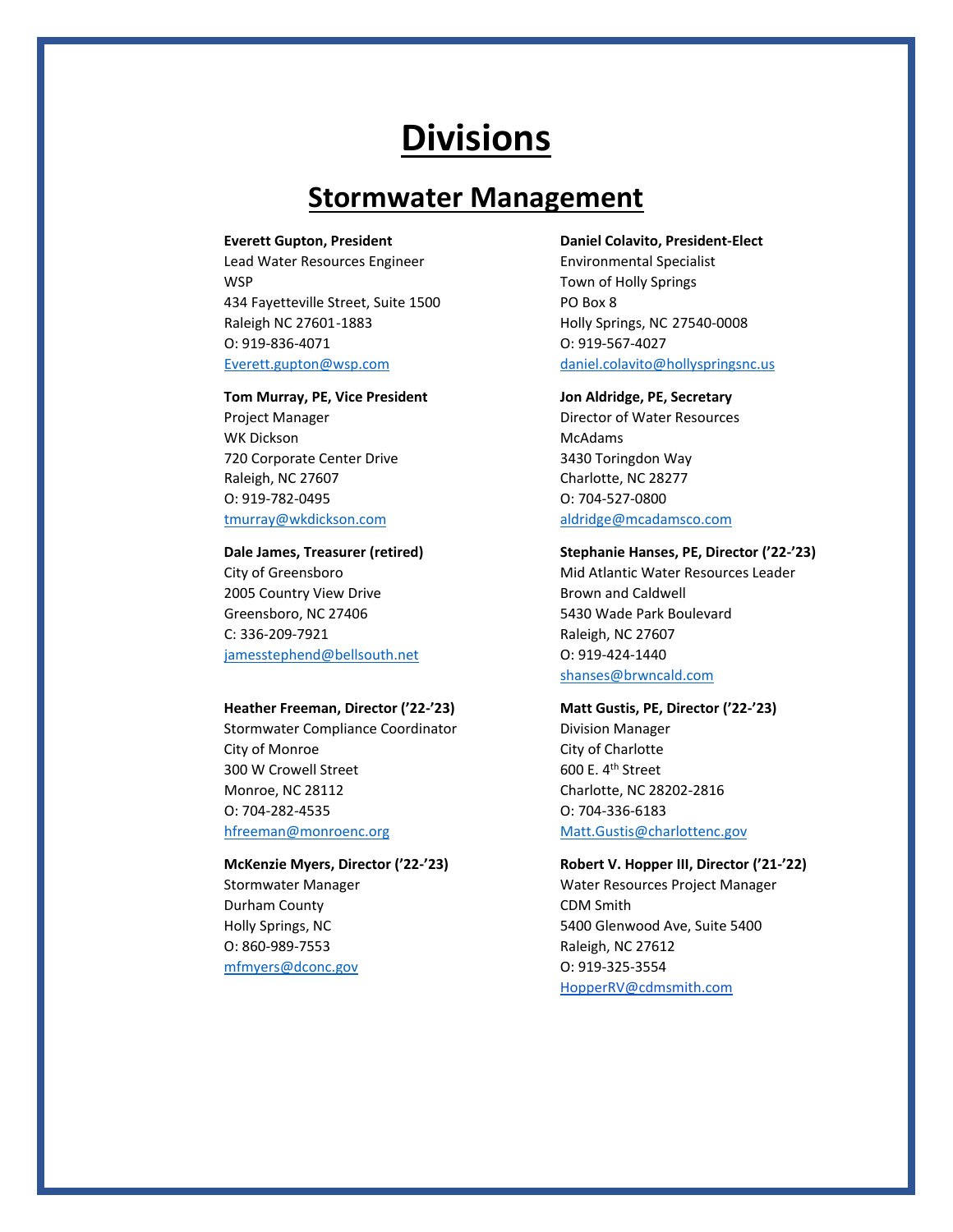## **Stormwater Management**

Stormwater Specialist Stormwater Engineer City of High Point, Stormwater Town of Garner 816 E Green Drive **900 7th** Avenue High Point, NC 27260-6714 O: 919-773-4421 O: 336-883-3455 [jstannard@garnernc.gov](mailto:jstannard@garnernc.gov) [kelsie.burgess@highpointnc.gov](mailto:kelsie.burgess@highpointnc.gov)

**Kelsie Burgess, Director ('21-'22) Jaclyn Stannard, Past President**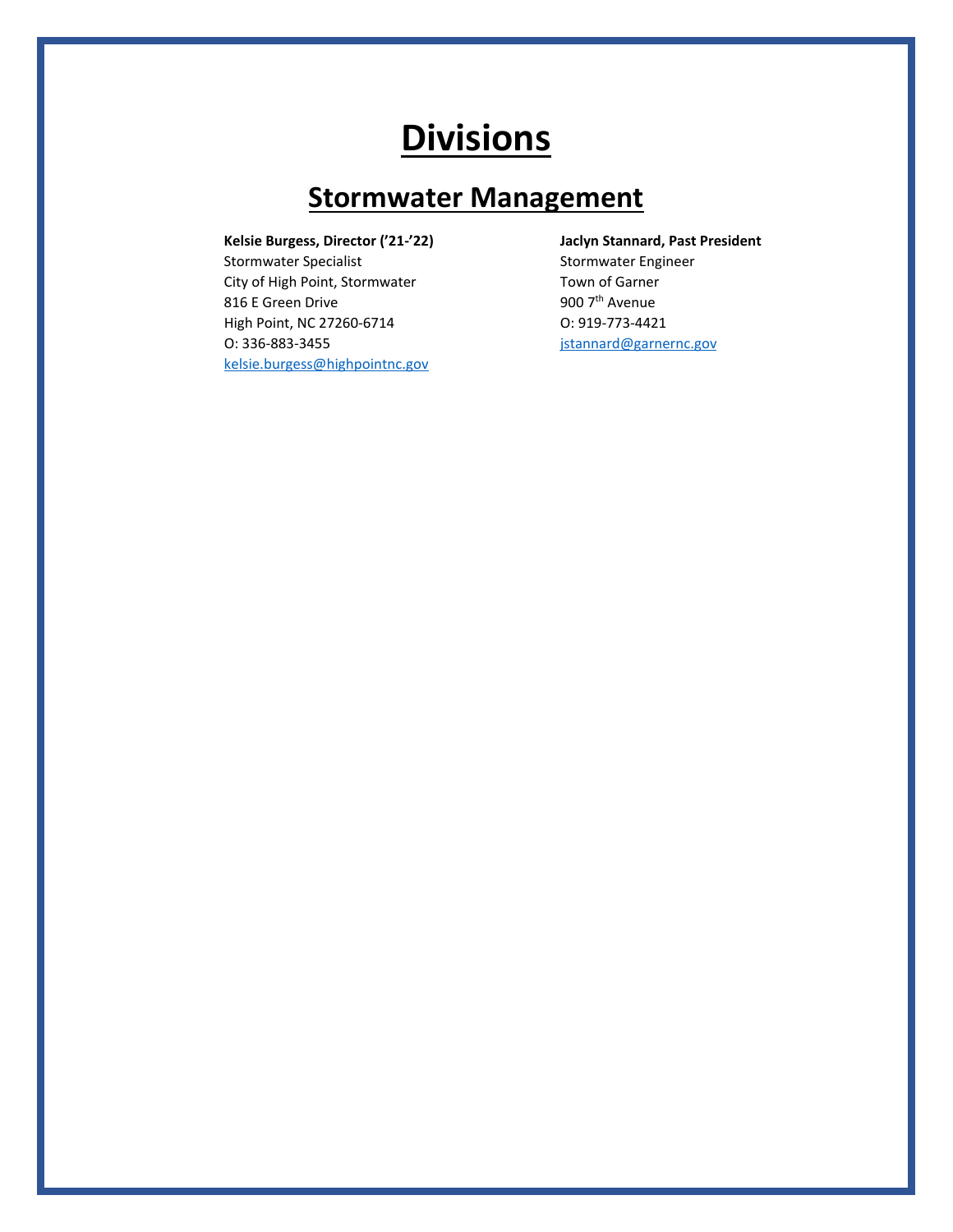## **Streets**

City of Charlotte City of Hickory 700 Parkwood Avenue **PO Box 398** Charlotte, NC 28205 Hickory, NC 28603-0398 C: 980-282-8684 O: 828-323-7500 [Dwayne.Moore@charlottenc.gov](mailto:Dwyane.Moore@charlottenc.gov) [ckone@hickorync.gov](mailto:ckone@hickorync.gov)

### **Bill Bass, PE, Vice President Brooke Gaines, Secretary**

Director of Engineering PW Project Coordinator City of Wilson City of Charlotte PO Box 10 600 E 4<sup>th</sup> Street Wilson, NC 27894-0010 Charlotte, NC 28202-2816 O: 252-399-2467 O: 704-589-0096

City of Greensboro **Asst. Director of Public Works** City of Greensboro 2005 Country View Drive Communication City of Gastonia Greensboro, NC 27406 181 S. South Street C: 336-209-7921 Gastonia, NC 28052 [jamesstephend@bellsouth.net](mailto:jamesstephend@bellsouth.net) O: 704-685-2244

### **Clint Blackburn, PE, Director ('22-'23) Steve Robbins, Director ('22-'23)**

City of Durham Town of Huntersville 101 City Hall Plaza, Suite 3100 PO Box 664 Durham, NC 27701 **Huntersville, NC 28070-0664** O: 919-560-4326, ext 30245 O: 704-464-5321 [clint.blackburn@durhamnc.gov](mailto:clint.blackburn@durham.gov) [srobbins@huntersville.org](mailto:srobbins@huntersville.org)

910 Lyndley Drive Summit Design & Engineering York County, SC 29708 5500 Lake Edge Drive O: 704-575-1514 Holly Springs, NC 27540-9343 [k.rogers@precisionsafesidewalks.com](mailto:k.rogers@precisionsafesidewalks.com) O: 919-656-6718

### **Dwayne P. Moore Sr, President Caroline Kone, PE, President-Elect**

Construction Supervisor **Transportation & Engineering Manager** Transportation & Engineering Manager

[bbass@wilsonnc.org](mailto:bbass@wilsonnc.org) bbass@wilsonnc.org [Brooke.Gaines@charlottenc.gov](mailto:Brooke.Gaines@charlottenc.gov)

### **Dale James, Treasurer (retired) Robert Cloninger, Director ('22-'23)**

[robertcl@cityofgastonia.com](mailto:robertcl@cityofgastonia.com)

Contract Management Supervisor **Public Works Operations Manager** 

### **Kirk Rogers, Director ('22-'23) Shane Parker, PE, Past President**

Precision Safe Sidewalks **Maintenance Management Dept. Manager** [shane.parker@summitde.net](mailto:shane.parker@summitde.net)